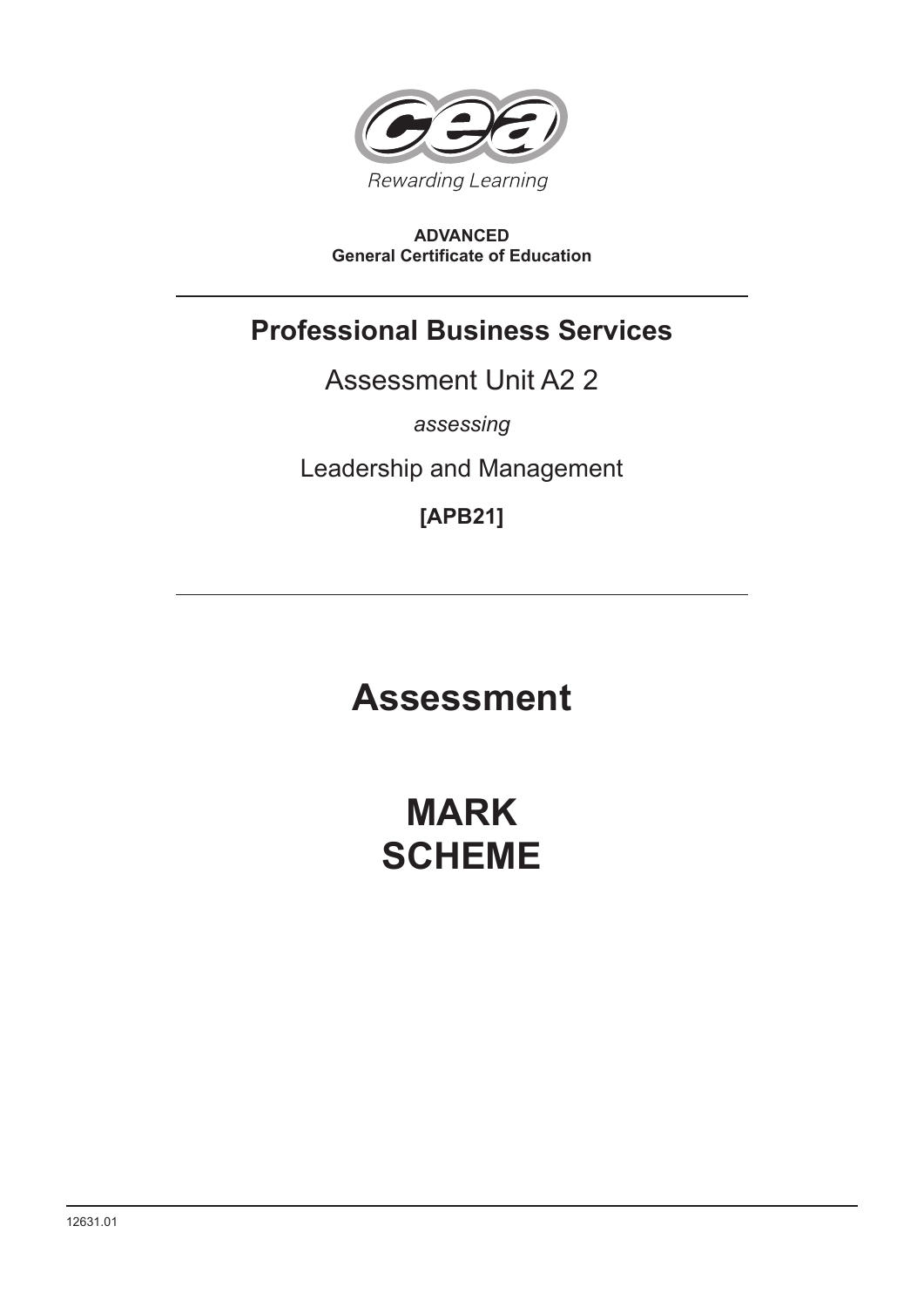# **General Marking Instructions**

# *Introduction*

The main purpose of the mark scheme is to ensure that examinations are marked accurately, consistently and fairly. The mark scheme provides examiners with an indication of the nature and range of candidates' responses likely to be worthy of credit. It also sets out the criteria which they should apply in allocating marks to candidates' responses.

#### *Assessment objectives*

Below are the assessment objectives for **GCE Professional Business Services**.

Candidates should be able to:

- **AO1** Demonstrate knowledge and understanding of terms, concepts, theories, methods and models used by professional business services firms and their client businesses.
- **AO2** Apply knowledge and understanding of concepts, theories, methods and models used by professional business services firms and their client businesses.
- **AO3** Investigate, analyse and evaluate concepts, theories, methods and models as used by professional business services firms and their client businesses.

#### *Quality of candidates' responses*

In marking the examination papers, examiners should be looking for a quality of response reflecting the level of maturity which may reasonably be expected of a 17- or 18-year-old which is the age at which the majority of candidates sit their GCE examinations.

#### *Flexibility in marking*

Mark schemes are not intended to be totally prescriptive. No mark scheme can cover all the responses which candidates may produce. In the event of unanticipated answers, examiners are expected to use their professional judgement to assess the validity of answers. If an answer is particularly problematic, then examiners should seek the guidance of the Supervising Examiner.

# *Positive marking*

Examiners are encouraged to be positive in their marking, giving appropriate credit for what candidates know, understand and can do rather than penalising candidates for errors or omissions. Examiners should make use of the whole of the available mark range for any particular question and be prepared to award full marks for a response which is as good as might reasonably be expected of a 17- or 18-year-old GCE candidate.

#### *Awarding zero marks*

Marks should only be awarded for valid responses and no marks should be awarded for an answer which is completely incorrect or inappropriate.

#### *Marking calculations*

In marking answers involving calculations, examiners should apply the 'own figure rule' so that candidates are not penalised more than once for a computational error. To avoid a candidate being penalised, marks can be awarded where correct conclusions or inferences are made from their incorrect calculations.

#### *Types of mark schemes*

Mark schemes for tasks or questions which require candidates to respond in extended written form are marked on the basis of levels of response which take account of the quality of written communication. Other questions which require only short answers are marked on a point for point basis with marks awarded for each valid piece of information provided.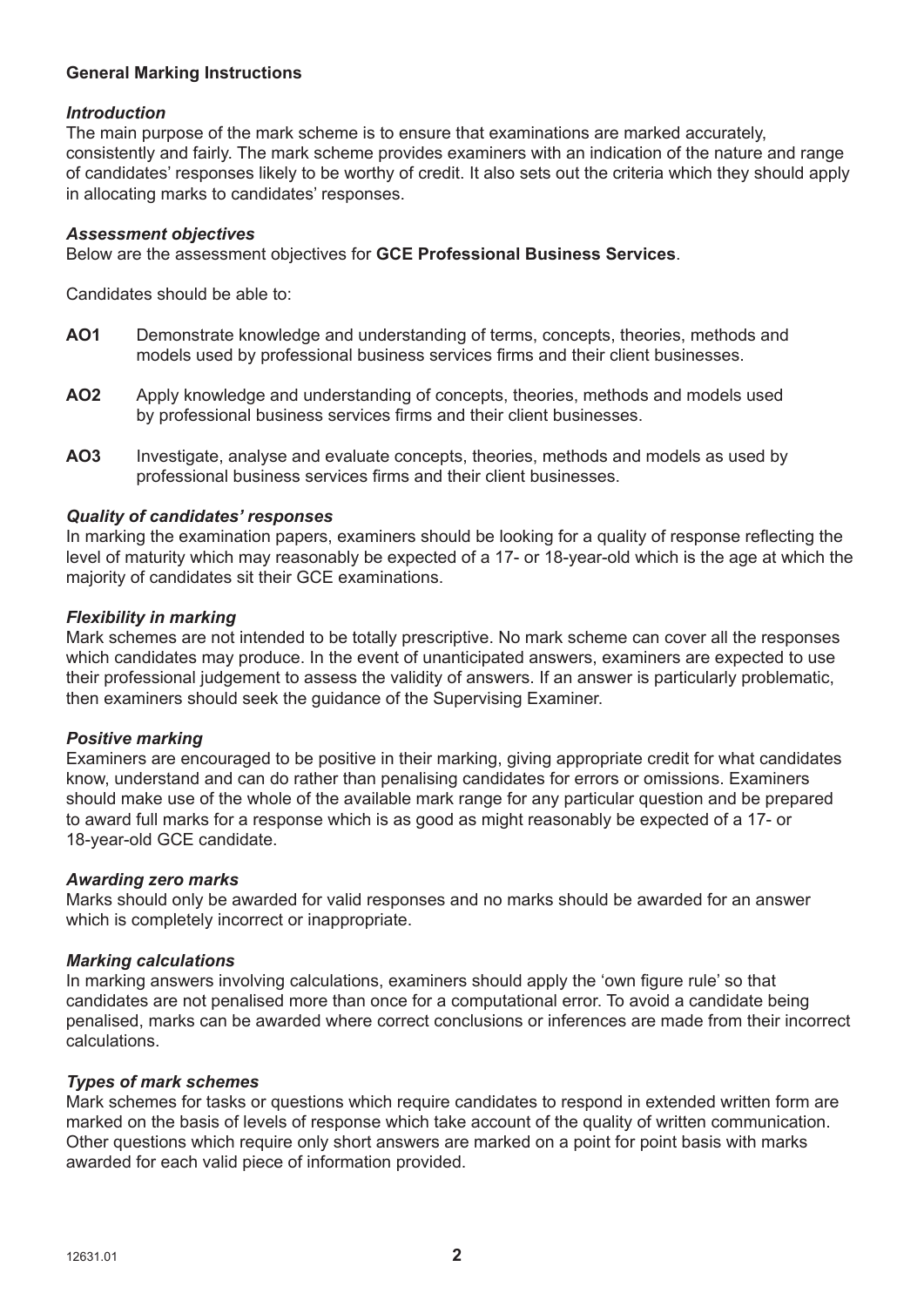# *Levels of response*

In deciding which level of response to award, examiners should look for the 'best fit' bearing in mind that weakness in one area may be compensated for by strength in another. In deciding which mark within a particular level to award to any response, examiners are expected to use their professional judgement.

The following guidance is provided to assist examiners.

- **Threshold performance:** Response which just merits inclusion in the level and should be awarded a mark at or near the bottom of the range.
- *Intermediate performance:* Response which clearly merits inclusion in the level and should be awarded a mark at or near the middle of the range.
- *High performance:* Response which fully satisfies the level description and should be awarded a mark at or near the top of the range.

# *Quality of written communication*

Quality of written communication is taken into account in assessing candidates' responses to all tasks and questions that require them to respond in extended written form. These tasks and questions are marked on the basis of levels of response. The description for each level of response includes reference to the quality of written communication.

For conciseness, quality of written communication is distinguished within either three or four levels of response.

Where there are three levels of response, quality of written communication is distinguished as follows:

Level 1: Quality of written communication is basic.

Level 2: Quality of written communication is good.

Level 3: Quality of written communication is excellent.

In interpreting these level descriptions, examiners should refer to the more detailed guidance provided below:

Level 1 (Basic): The candidate makes only a limited selection and use of an appropriate form and style of writing. The organisation of material may lack clarity and coherence. There is little use of specialist vocabulary. Presentation, spelling, punctuation and grammar may be such that intended meaning is not clear.

**Level 2 (Good):** The candidate makes a reasonable selection and use of an appropriate form and style of writing. Relevant material is organised with some clarity and coherence. There is some use of appropriate specialist vocabulary. Presentation, spelling, punctuation and grammar are sufficiently competent to make meaning clear.

**Level 3 (Excellent):** The candidate successfully selects and uses the most appropriate form and style of writing. Relevant material is organised with a high degree of clarity and coherence. There is widespread and accurate use of appropriate specialist vocabulary. Presentation, spelling, punctuation and grammar are of a sufficiently high standard to make meaning clear.

Where there are four levels of response, quality of written communication is distinguished as follows:

Level 1: Quality of written communication is basic.

Level 2: Quality of written communication is satisfactory.

Level 3: Quality of written communication is good.

Level 4: Quality of written communication is excellent.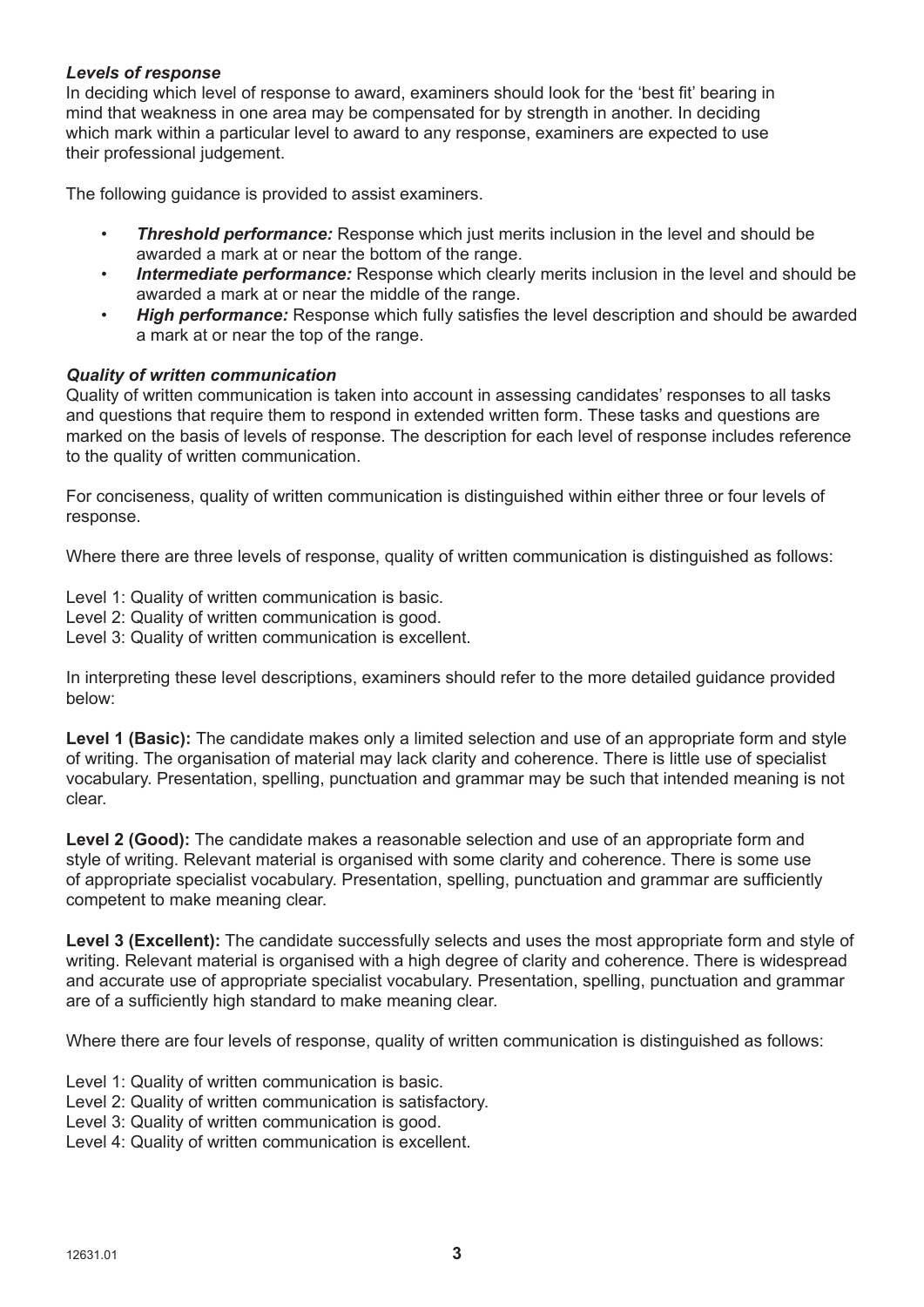In interpreting these level descriptions, examiners should refer to the more detailed guidance provided below.

**Level 1 (Basic):** The candidate makes only a basic selection and use of an appropriate form and style of writing. The organisation of material may lack clarity and coherence. There is little use of specialist vocabulary. Presentation, spelling, punctuation and grammar may be such that intended meaning is not clear.

**Level 2 (Satisfactory):** The candidate makes a satisfactory selection and use of an appropriate form and style of writing. Relevant material is organised with some degree of clarity and coherence. There is some use of appropriate specialist vocabulary. Presentation, spelling, punctuation and grammar are of a satisfactory standard to make meaning evident.

**Level 3 (Good):** The candidate makes a good selection and use of an appropriate form and style of writing. Relevant material is organised with good clarity and coherence. There is good use of appropriate specialist vocabulary. Presentation, spelling, punctuation and grammar are of a good standard to make meaning clear.

Level 4 (Excellent): The candidate successfully selects and uses the most appropriate form and style of writing. Relevant material is organised with a high degree of clarity and coherence. There is widespread and accurate use of appropriate specialist vocabulary. Presentation, spelling, punctuation and grammar are of the highest standard to make meaning absolutely clear.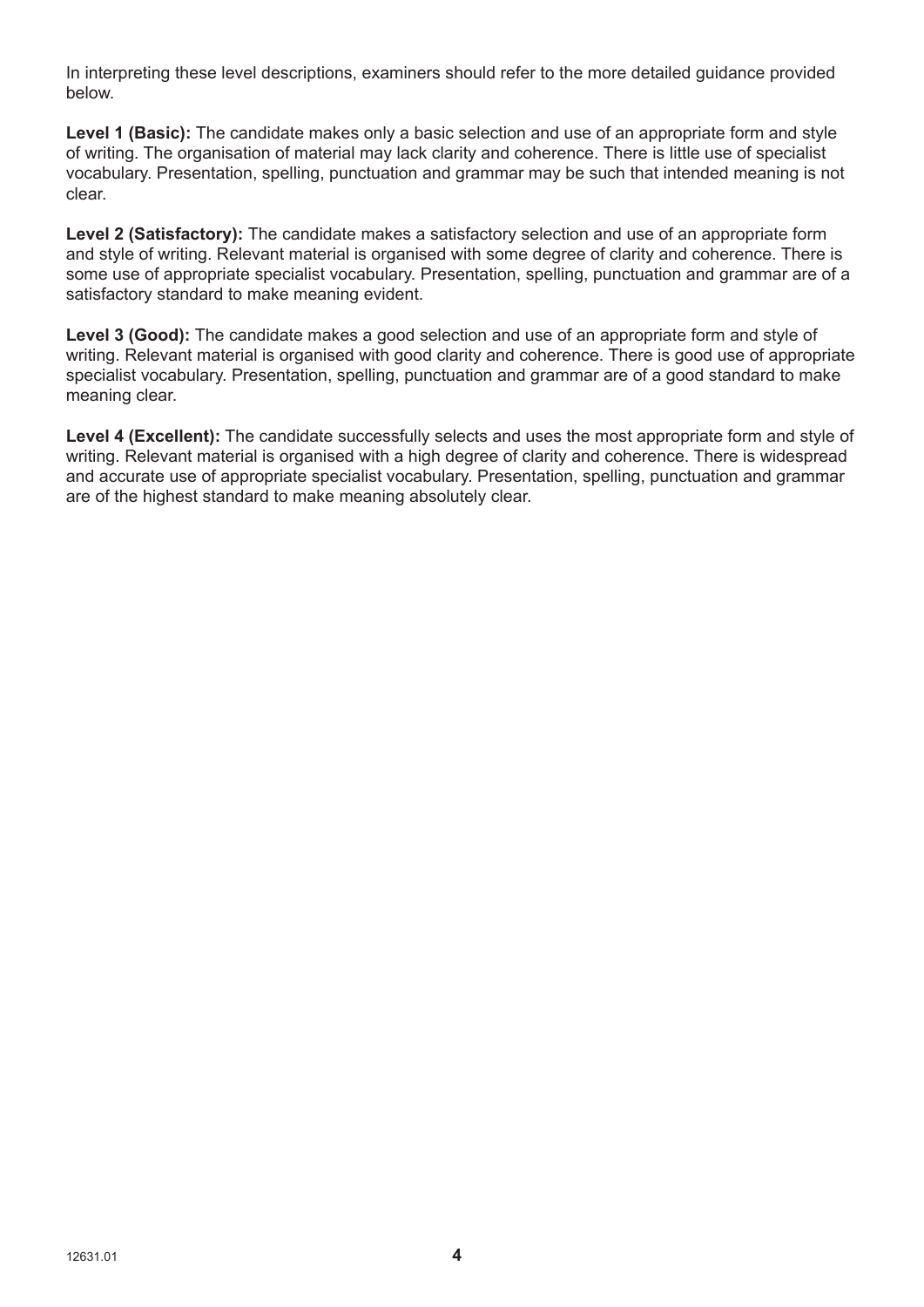# **1 (a) AO1, AO2**

Responses may include:

- confirms the standards that should be met
- plans the meeting by setting date, time and venue
- collects information on appraisee's performance
- reviews appraisee's performance
- helps the appraisee set their objectives in line with business objectives
- agrees appraisee's objectives and completes paperwork regarding appraisal meeting
- reviews the effectiveness of the appraisal meeting
- circulates feedback to the appraisee regarding the meeting
- supports employee to undertake training
- confirms performance payments for appraisee
- forwards documentation of the meeting to the relevant people
- monitors and reviews the performance of the appraisee throughout the year.

All valid responses will be given credit

[1] identification of the role of a manager in the performance review process

 [2] identification and explanation of the role of a manager in the performance review process

 $(3 \times [2])$  [6]

**AVAILABLE MARKS**

# **(b) AO1, AO2**

Responses may include:

Advantages of a performance review for an employee may include:

- keeps appraisee/employee informed about work related matters
- involves appraisee/employee in the decision-making process
- helps to develop the appraisee's/employee's skills and confidence
- rewards appraisees/employees for their performance through a merit-based remuneration system
- provides the appraisee with an opportunity to discuss problems, clarify expectations, and set goals.

Disadvantages of a performance review for an employee may include:

- appraisee/employee perceives that time spent on appraisal reduces the time available for doing their job
- creates a negative experience for the appraisee/employee if the performance review is not conducted properly
- appraisee/employee perceives that unrealistic objectives are set for them
- appraisee/employee may feel that the review feedback does not reflect the value of their work.

All valid responses will be given credit

- [1] basic explanation of an advantage
- [2] good explanation of an advantage
- $(2 \times 12)$
- [1] basic explanation of a disadvantage
- [2] good explanation of a disadvantage

 $(2 \times [2])$  14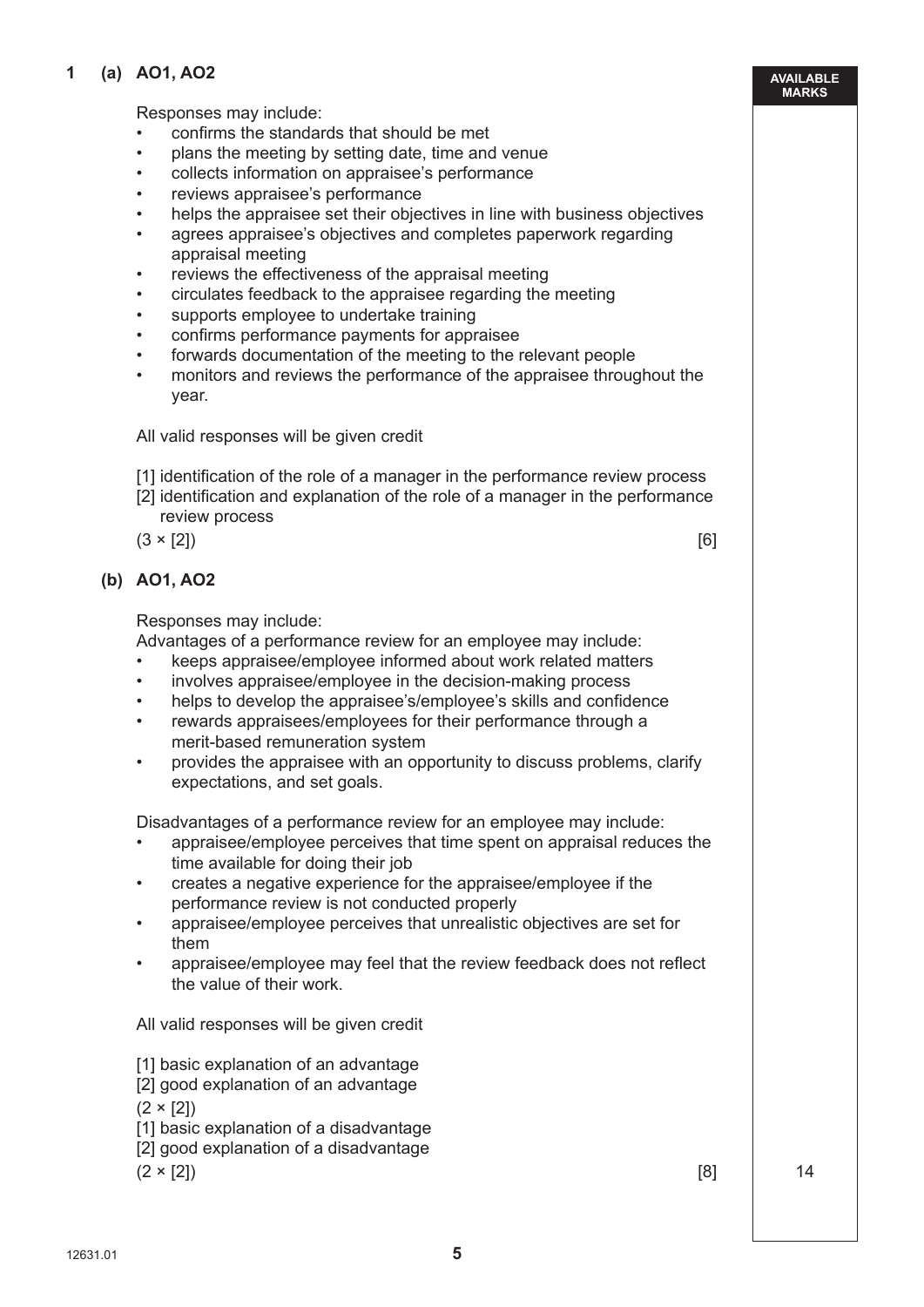# **2 AO1, AO2**

Responses may include: The model consists of 3 stages: Unfreeze Change Refreeze

• Unfreeze

 This involves preparing the organisation for change including: revising the production strategy; the current production processes, involving possible changes in technology and the impact on employees. It is important to have a clear rationale demonstrating why the existing way of doing things cannot continue.

• Change

 Having built a solid foundation during the unfreeze stage, the change stage involves actioning and implementing the changes to the production processes. This stage is characterised by people beginning to accept the change, though as a result of workforce planning, not every employee will be impacted positively. It is important that the necessary support is implemented, for example, through a learning and development programme. Communication and time are also important at this stage.

• Refreeze

 At this stage the change has been implemented to take the organisation forward. Clarke's Engineering Ltd should work to consolidate this change to ensure that the new production processes are fully embedded. This involves the consistent application of the new policies, procedures and practices. It is Clarke's Engineering Ltd's responsibility to review and monitor that changes have been fully implemented.

All valid responses will be given credit

- [1] identification of the stage of Kurt Lewin's Model
- [2] identification and explanation of the stage of Kurt Lewin's Model
- [3] identification, explanation and application of the stage of Kurt Lewin's Model to Clarke's Engineering Ltd.

 $(3 \times [3])$  9

# **3 AO1, AO2, AO3**

Responses should include: Forming, may include:

- At this stage the group is oriented to the task, develops work rules, and tests the limits for interpersonal and task behaviours. Group members form relationships with other group members.
- At the Forming stage, the PBS firm may clarify what the relationship is between the team(s) and the business strategy and human resource strategy/plan.
- The PBS firm could provide advice and training on setting standards, developing rules and processes, establishing trust (aspect of culture), and empowerment at the Norming stage.

# Storming, may include:

- This stage entails a period of intragroup conflict.
- This stage witnesses a lack of unity and concentration around interpersonal issues.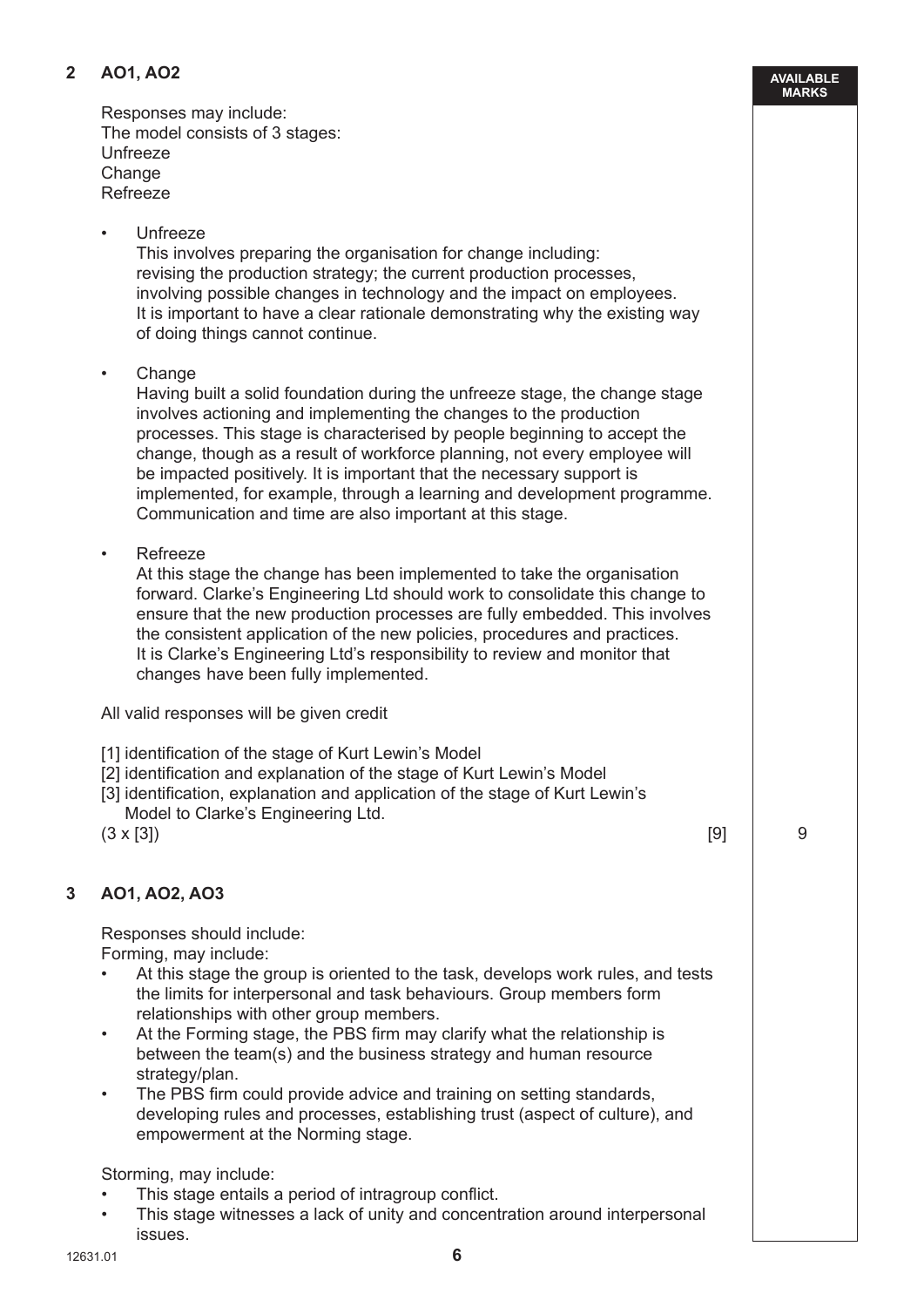- Group members become hostile toward one another.
- The PBS firm could develop the coaching capability of the team leader and cover areas such as conflict resolution, decision-making or managing people.
- Training could also be provided to team members on conflict resolution, decision-making, and working within a team.

Norming, may include:

- During this stage the group develops cohesion. Group members become familiar with the different characteristics and behaviours of other group members.
- Roles and norms are created and agreed.
- The group forms an identity and is unified in its actions.

Performing, may include:

- The team is fully operational and is focussed on achieving its goals.
- Team members seek to develop their knowledge and skills; this enhances the development and performance of the team.
- The PBS firm could offer advice and training on dealing with success and failure, reviewing and evaluating performance and planning for the future.

Adjourning/mourning is also an acceptable response but not a requirement.

All valid responses will be given credit

[0] is awarded for a response not worthy of credit

# **Level 1 ([1]–[4]) Basic**

- Basic knowledge and understanding of the Tuckman team development model.
- Limited or no relevant application to Clarke's Engineering Ltd.
- Analysis is basic.
- The quality of the candidate's written communication is basic.

# **Level 2 ([5]–[8]) Good**

- Good knowledge and understanding of the Tuckman team development model.
- Good application to Clarke's Engineering Ltd.
- Analysis is good.
- The quality of the candidate's written communication is good.

#### **Level 3 ([9]–[12]) Excellent**

- Excellent knowledge and understanding of the Tuckman team development model.
- Excellent application to Clarke's Engineering Ltd.
- Analysis is excellent.
- The quality of the candidate's written communication is excellent.  $[12]$  12

**AVAILABLE MARKS**

# **4 AO2, AO3**

Responses may include: Monitor, which addresses senior managers failing to gather relevant business information

• The manager regularly scans the external and internal environment for information and collects information from peers and employees within their team.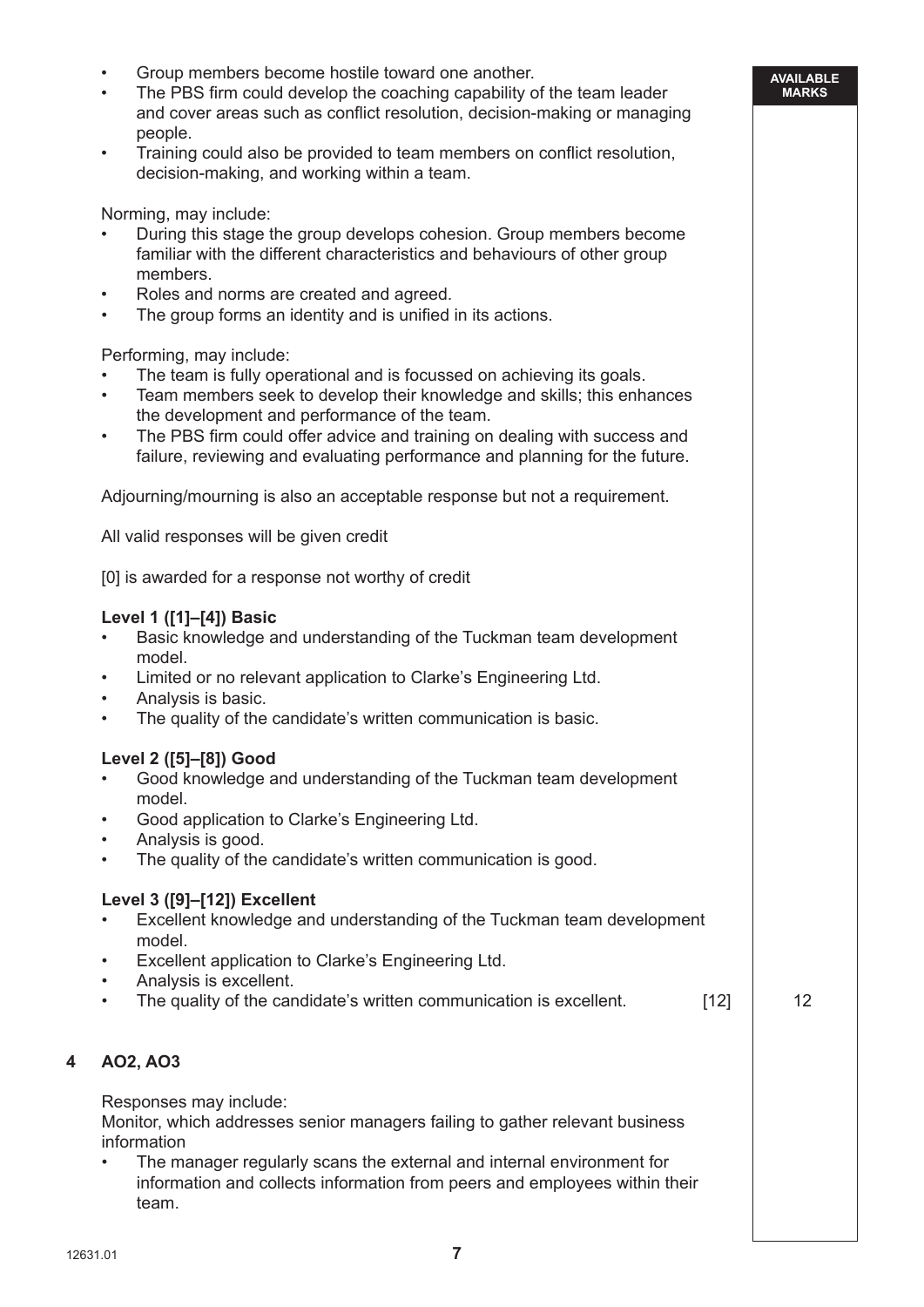- The manager may design and use management information systems such as external networks and connections with regulators to gather information.
- Managers within Clarke's Engineering Ltd may have failed to gather information as they may not have management information systems in place to gather information or they are collecting the wrong information.
- Managers within Clarke's Engineering Ltd may not know what type of information they need to collect.
- Managers within Clarke's Engineering Ltd may not be motivated to collect the relevant information.
- Managers within Clarke's Engineering Ltd may not have the time to collect relevant information.
- Managers within Clarke's Engineering Ltd could be given training and resources to help them monitor effectively.

Disturbance handler, which addresses managers not dealing with customer complaints:

- The manager involuntarily responds to events, which could have a negative impact on Clarke's Engineering Ltd. The manager may have been unable to anticipate the complaints.
- Managers within Clarke's Engineering Ltd may have been taken by surprise by unexpected customer, supplier and competitor issues and may not have had time to respond to the issues.
- Managers within Clarke's Engineering Ltd may not have the resilience or skills to deal with customer complaints effectively.
- Managers within Clarke's Engineering Ltd could address customer complaints by having a clear policy in place.
- Managers within Clarke's Engineering Ltd could be given training and resources to help them deal with customer complaints effectively.

Resource allocator, which addresses staff shortages during peak production periods:

- The manager decides who will receive human, financial and physical resources within the business.
- The manager decides who they will allocate time to.
- The manager decides how work is to be divided and managed.
- Managers within Clarke's Engineering Ltd should ensure that jobs are advertised in good time.
- Managers within Clarke's Engineering Ltd should keep a close eye on employee absenteeism and labour turnover.
- Managers within Clarke's Engineering Ltd should ensure that they offer a competitive rate of pay.

All valid responses will be given credit

[0] is awarded for a response not worthy of credit

# **Level 1 ([1]–[5]) Basic**

- Basic knowledge and understanding of Mintzberg's managerial roles.
- Basic or no relevant application of Mintzberg's managerial roles to address the issues in Clarke's Engineering Ltd.
- Analysis is basic.
- The quality of the candidate's written communication is basic.

#### **AVAILABLE MARKS**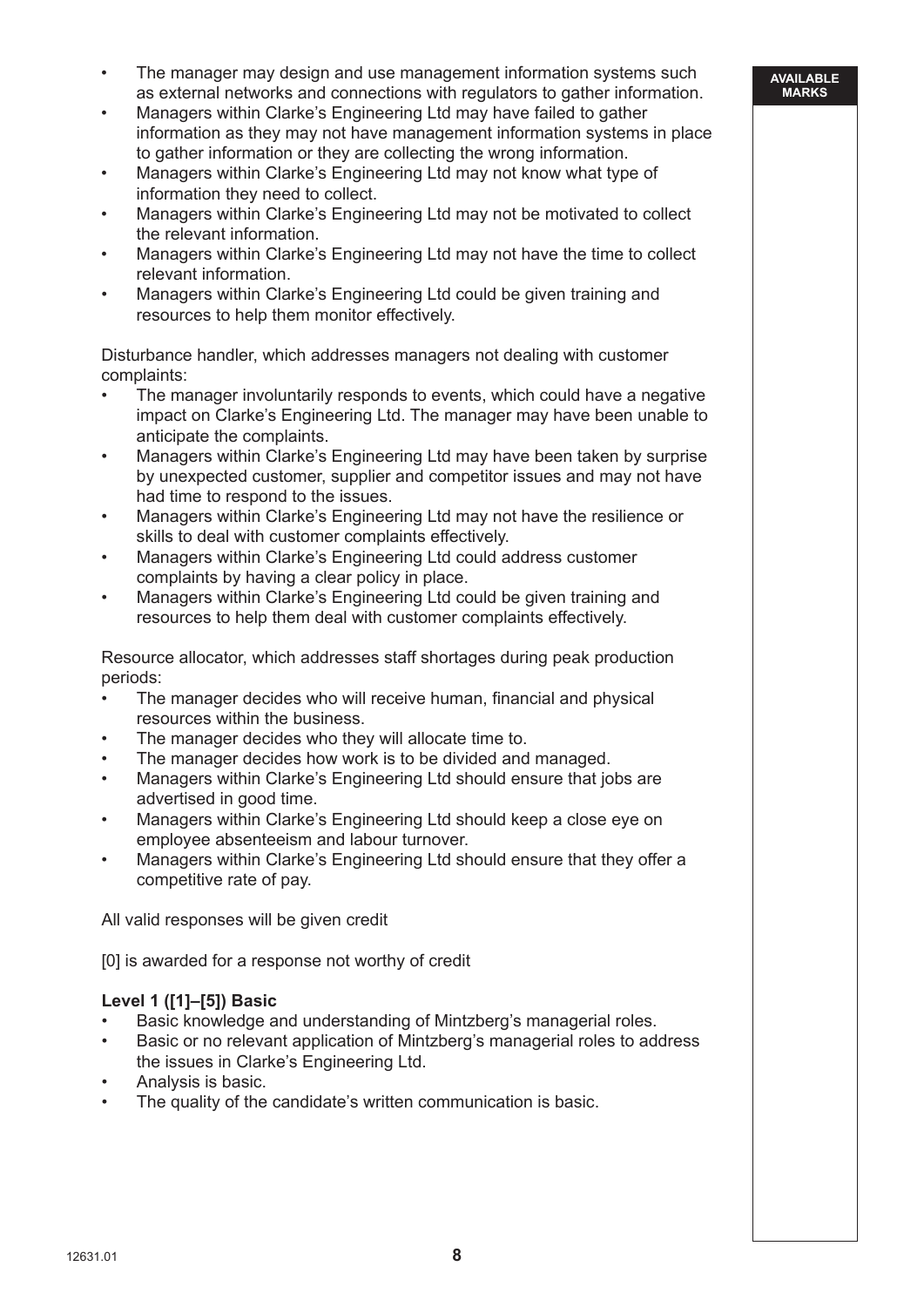|   | Level 2 ([6]-[10]) Good                                                                                                                                                                                                                                                                                                                                                                                                                                                                                                                                                                                                                                                                                                                                                                                                                                                                                                                                                                                                                                                                                                                                                                                                                                                                                                                                                                                                                                                                                                                                                                                                                                                                                                                                                                                                                                                                                                                                                                                                                                                                                                                                                                                                                                                                                                                                                                                                                                                                                   | <b>AVAILABLE</b> |
|---|-----------------------------------------------------------------------------------------------------------------------------------------------------------------------------------------------------------------------------------------------------------------------------------------------------------------------------------------------------------------------------------------------------------------------------------------------------------------------------------------------------------------------------------------------------------------------------------------------------------------------------------------------------------------------------------------------------------------------------------------------------------------------------------------------------------------------------------------------------------------------------------------------------------------------------------------------------------------------------------------------------------------------------------------------------------------------------------------------------------------------------------------------------------------------------------------------------------------------------------------------------------------------------------------------------------------------------------------------------------------------------------------------------------------------------------------------------------------------------------------------------------------------------------------------------------------------------------------------------------------------------------------------------------------------------------------------------------------------------------------------------------------------------------------------------------------------------------------------------------------------------------------------------------------------------------------------------------------------------------------------------------------------------------------------------------------------------------------------------------------------------------------------------------------------------------------------------------------------------------------------------------------------------------------------------------------------------------------------------------------------------------------------------------------------------------------------------------------------------------------------------------|------------------|
|   | Good knowledge and understanding of Mintzberg's managerial roles.<br>Good application of Mintzberg's managerial roles to address the issues in<br>$\bullet$                                                                                                                                                                                                                                                                                                                                                                                                                                                                                                                                                                                                                                                                                                                                                                                                                                                                                                                                                                                                                                                                                                                                                                                                                                                                                                                                                                                                                                                                                                                                                                                                                                                                                                                                                                                                                                                                                                                                                                                                                                                                                                                                                                                                                                                                                                                                               | <b>MARKS</b>     |
|   | Clarke's Engineering Ltd.                                                                                                                                                                                                                                                                                                                                                                                                                                                                                                                                                                                                                                                                                                                                                                                                                                                                                                                                                                                                                                                                                                                                                                                                                                                                                                                                                                                                                                                                                                                                                                                                                                                                                                                                                                                                                                                                                                                                                                                                                                                                                                                                                                                                                                                                                                                                                                                                                                                                                 |                  |
|   | Analysis is good.<br>$\bullet$<br>The quality of the candidate's written communication is good.<br>$\bullet$                                                                                                                                                                                                                                                                                                                                                                                                                                                                                                                                                                                                                                                                                                                                                                                                                                                                                                                                                                                                                                                                                                                                                                                                                                                                                                                                                                                                                                                                                                                                                                                                                                                                                                                                                                                                                                                                                                                                                                                                                                                                                                                                                                                                                                                                                                                                                                                              |                  |
|   | Level 3 ([11]-[15]) Excellent                                                                                                                                                                                                                                                                                                                                                                                                                                                                                                                                                                                                                                                                                                                                                                                                                                                                                                                                                                                                                                                                                                                                                                                                                                                                                                                                                                                                                                                                                                                                                                                                                                                                                                                                                                                                                                                                                                                                                                                                                                                                                                                                                                                                                                                                                                                                                                                                                                                                             |                  |
|   | Excellent knowledge and understanding of Mintzberg's managerial roles.<br>Excellent application of Mintzberg's managerial roles to address the issues<br>$\bullet$<br>in Clarke's Engineering Ltd.                                                                                                                                                                                                                                                                                                                                                                                                                                                                                                                                                                                                                                                                                                                                                                                                                                                                                                                                                                                                                                                                                                                                                                                                                                                                                                                                                                                                                                                                                                                                                                                                                                                                                                                                                                                                                                                                                                                                                                                                                                                                                                                                                                                                                                                                                                        |                  |
|   | Analysis is excellent.<br>$\bullet$                                                                                                                                                                                                                                                                                                                                                                                                                                                                                                                                                                                                                                                                                                                                                                                                                                                                                                                                                                                                                                                                                                                                                                                                                                                                                                                                                                                                                                                                                                                                                                                                                                                                                                                                                                                                                                                                                                                                                                                                                                                                                                                                                                                                                                                                                                                                                                                                                                                                       |                  |
|   | The quality of the candidate's written communication is excellent.<br>$[15]$<br>$\bullet$                                                                                                                                                                                                                                                                                                                                                                                                                                                                                                                                                                                                                                                                                                                                                                                                                                                                                                                                                                                                                                                                                                                                                                                                                                                                                                                                                                                                                                                                                                                                                                                                                                                                                                                                                                                                                                                                                                                                                                                                                                                                                                                                                                                                                                                                                                                                                                                                                 | 15               |
| 5 | AO1, AO2, AO3                                                                                                                                                                                                                                                                                                                                                                                                                                                                                                                                                                                                                                                                                                                                                                                                                                                                                                                                                                                                                                                                                                                                                                                                                                                                                                                                                                                                                                                                                                                                                                                                                                                                                                                                                                                                                                                                                                                                                                                                                                                                                                                                                                                                                                                                                                                                                                                                                                                                                             |                  |
|   | Responses may include:<br>The importance of leadership in managing change is, in part, dependent<br>on a number of variables: the context of the business (internal and external<br>factors); the impact of change on the business strategy (new products<br>and markets); the vision; the type and scale of change required; the time<br>and resources available to implement the change; the change strategy/<br>programme; the level of support for change; the degree of resistance to<br>change; the capability of the leader; the capability of employees.<br>The success of the change programme can be measured against the<br>$\bullet$<br>change objectives and the metrics such as annual income and costs,<br>employee productivity, quality levels, profitability, return on investments,<br>market share and market growth rates.<br>Coalition<br>Brenda Conti should build a team that helps to develop and coordinate the<br>change.<br>This could include employees at different levels and positions within the<br>$\bullet$<br>business. These employees represent functions including: human resources;<br>marketing; finance; operations and information technology.<br>This team provides information to assist in the execution of the change<br>$\bullet$<br>programme and is committed to ensuring the success of the change<br>programme.<br>Create the vision and rationale for change<br>Brenda Conti should develop a vision that shows how the business will be<br>different in the future and how this will be achieved. The leader develops<br>a strategic vision which should be: communicable; desirable; a creatable<br>verbal picture; flexible; feasible; imaginable and simple.<br>Brenda Conti should ensure that the vision is translated into a verbal format<br>$\bullet$<br>that can be communicated to all stakeholders. For example, Brenda Conti<br>wants to sell new products into North America and China.<br>Stakeholders are able to translate the vision into a picture of what the<br>$\bullet$<br>business will look like and what they will be doing in the future (selling<br>products in North America and China).<br>Brenda Conti's vision should be flexible whereby it can be adaptable to<br>$\bullet$<br>changing business circumstances. The vision should be feasible in that<br>it is possible to achieve. The vision should be imaginable whereby the<br>stakeholders can: visualise that the vision can happen; what it will look like, |                  |
|   | how they can contribute to the vision; where they will be as the vision is<br>realised.                                                                                                                                                                                                                                                                                                                                                                                                                                                                                                                                                                                                                                                                                                                                                                                                                                                                                                                                                                                                                                                                                                                                                                                                                                                                                                                                                                                                                                                                                                                                                                                                                                                                                                                                                                                                                                                                                                                                                                                                                                                                                                                                                                                                                                                                                                                                                                                                                   |                  |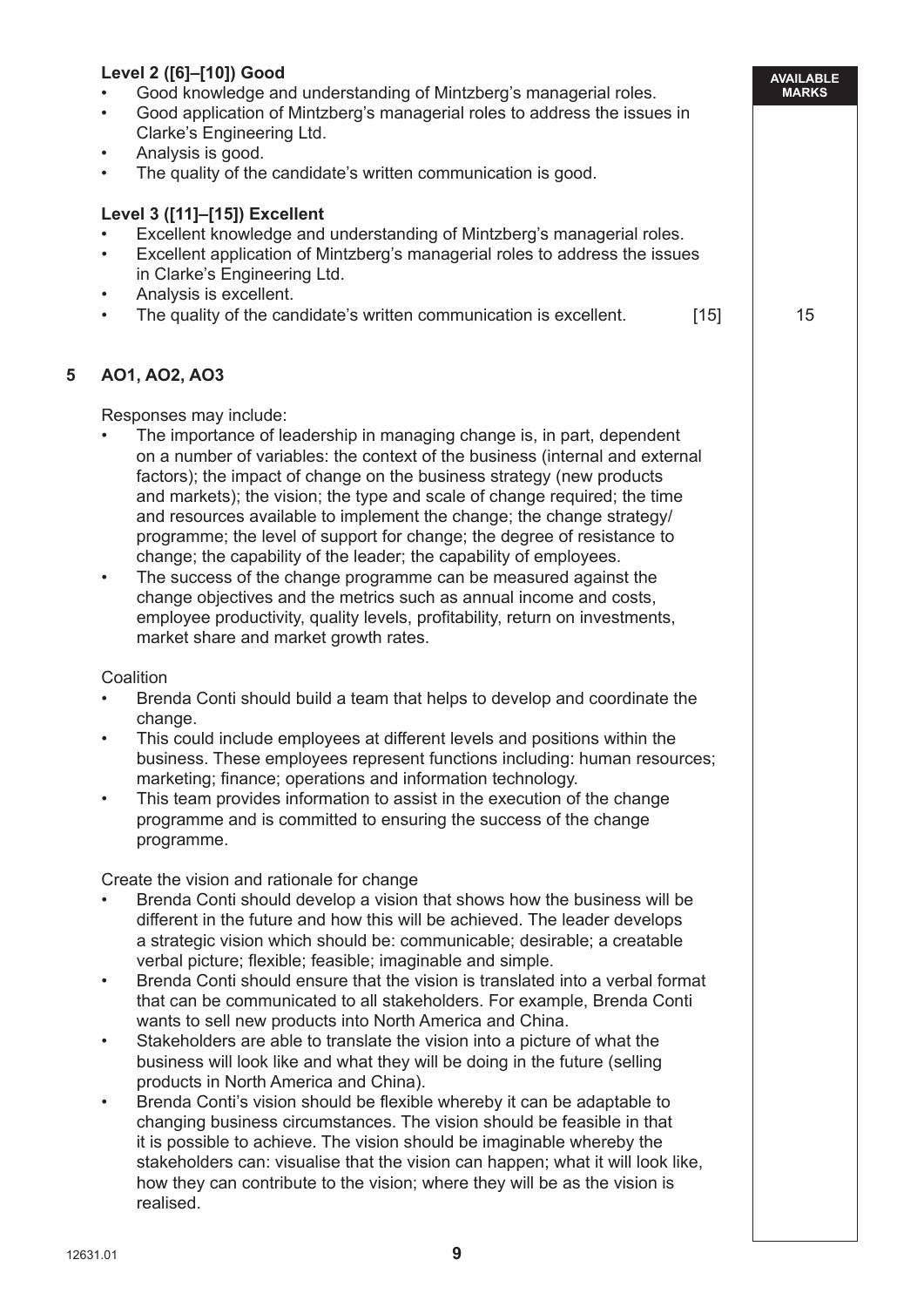The vision should motivate people to action and ensures that their actions are co-ordinated. The leader confirms how their vision is different from the past and what needs to happen for it to become a reality.

**AVAILABLE MARKS**

• Brenda Conti should ensure that the vision relates directly to the business opportunity.

Deal with issues and problems effectively

- Barriers such as ineffective systems, rules and regulations and layers within Clarke's Engineering Ltd's structure should be removed by Brenda Conti.
- Barriers can take the form of systems and processes, rules and procedures, complacency, and constrained access to key leaders and stakeholders.
- Brenda Conti should create a forum and environment for employees to operate across boundaries and functions that have an impact on organisational performance.

Communicate the vision

- Brenda Conti should confirm and reinforce the relationship between new work behaviours and the achieved changes.
- Brenda Conti should clarifiy and communicate the links between the new organisation behaviours and the success of the organisation.
- Brenda Conti should understand and accept that the establishment of cultural change occurs well into the change programme and not at the start of the programme.
- Brenda Conti should realise that people's actions need to be changed and then the new behaviours need to be linked to improved performance.
- Brenda Conti should maintain the implemented changes well into the future through clearly articulated, documented and communicated practices.
- Brenda Conti should also ensure that the link between the organisational structure and the 'volunteer' network is clearly mapped out.

Allocated required resources

Systems and structures in place

Monitor and control

Leadership style to situation

All valid responses will be given credit

[0] is awarded for a response not worthy of credit

# **Level 1 ([1]–[5])**

- Basic knowledge and understanding of the importance of leadership in managing change in Clarke's Engineering Ltd.
- Limited or no relevant application of managing change in Clarke's Engineering Ltd.
- Analysis is basic.
- The quality of the candidate's written communication is basic.

# **Level 2 ([6]–[10])**

- Satisfactory knowledge and understanding of the importance of leadership in managing change in Clarke's Engineering Ltd.
- Satisfactory application of managing change in Clarke's Engineering Ltd.
- Analysis is satisfactory.
- The quality of the candidate's written communication is satisfactory.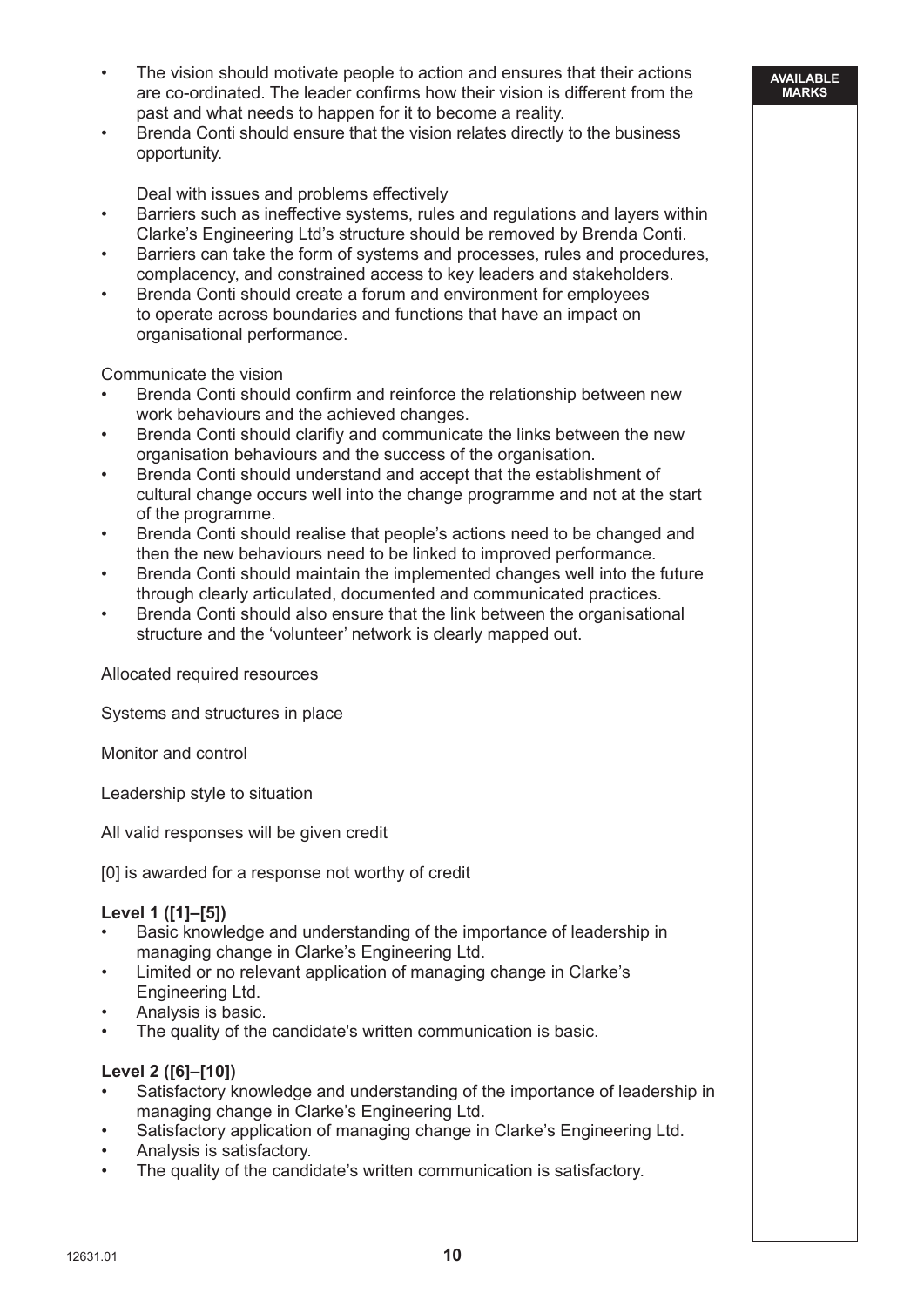| Level 3 ([11]-[15])<br>$\bullet$<br>Analysis is good.<br>$\bullet$<br>$\bullet$<br>Level 4 ([16]-[20])                                                                                                                                                                                                                                                                                                                                                                                                                                                          | Good knowledge and understanding of the importance of leadership in<br>managing change in Clarke's Engineering Ltd.<br>Good application of managing change in Clarke's Engineering Ltd.<br>The quality of the candidate's written communication is good.<br>Excellent knowledge and understanding of the importance of leadership in<br>managing change in Clarke's Engineering Ltd.                                                                                                                                                                                                                                                                                                                                                                                                                                                                                                                                                                                                                                                                                                                                                                                                                                                                                                                                                                                                                                                                                                                           |        | <b>AVAILABLE</b><br><b>MARKS</b> |
|-----------------------------------------------------------------------------------------------------------------------------------------------------------------------------------------------------------------------------------------------------------------------------------------------------------------------------------------------------------------------------------------------------------------------------------------------------------------------------------------------------------------------------------------------------------------|----------------------------------------------------------------------------------------------------------------------------------------------------------------------------------------------------------------------------------------------------------------------------------------------------------------------------------------------------------------------------------------------------------------------------------------------------------------------------------------------------------------------------------------------------------------------------------------------------------------------------------------------------------------------------------------------------------------------------------------------------------------------------------------------------------------------------------------------------------------------------------------------------------------------------------------------------------------------------------------------------------------------------------------------------------------------------------------------------------------------------------------------------------------------------------------------------------------------------------------------------------------------------------------------------------------------------------------------------------------------------------------------------------------------------------------------------------------------------------------------------------------|--------|----------------------------------|
| $\bullet$<br>Analysis is excellent.<br>$\bullet$<br>$\bullet$                                                                                                                                                                                                                                                                                                                                                                                                                                                                                                   | Excellent application of managing change in Clarke's Engineering Ltd.<br>The quality of the candidate's written communication is excellent.                                                                                                                                                                                                                                                                                                                                                                                                                                                                                                                                                                                                                                                                                                                                                                                                                                                                                                                                                                                                                                                                                                                                                                                                                                                                                                                                                                    | $[20]$ | 20                               |
| 6<br>AO1, AO2, AO3                                                                                                                                                                                                                                                                                                                                                                                                                                                                                                                                              |                                                                                                                                                                                                                                                                                                                                                                                                                                                                                                                                                                                                                                                                                                                                                                                                                                                                                                                                                                                                                                                                                                                                                                                                                                                                                                                                                                                                                                                                                                                |        |                                  |
| Responses may include:<br>Decisions can be taken quickly.<br>$\bullet$<br>$\bullet$<br>$\bullet$<br>$\bullet$<br>Style is easy to apply.<br>$\bullet$<br>$\bullet$<br>$\bullet$<br>their time monitoring employees.<br>$\bullet$<br>$\bullet$<br>employees.<br>to do.<br>$\bullet$<br>$\bullet$<br>limit their career development.<br>$\bullet$<br>capability.<br>$\bullet$<br>All valid responses will be given credit<br>Level 1 ([1]-[5])<br>$\bullet$<br>Analysis and evaluation are basic.<br>$\bullet$<br>Basic judgement made.<br>$\bullet$<br>$\bullet$ | Advantages of an autocratic leadership may include:<br>The autocratic style offers a quick solution to business crises situation.<br>Employees have no responsibility for taking decisions.<br>Leader ensures that employees spend their time working as opposed to<br>discussing how work should be completed.<br>Ensures new staff know what they need to do.<br>Style can be effective in a high risk work environment.<br>Disadvantages of an autocratic leadership style may include:<br>Micro management approach means the leader spends a large amount of<br>Employees may object to being closely supervised.<br>Leader makes themselves fully accountable for the work completed by<br>Leader may not possess the knowledge and skills to tell an employee what<br>Trust between the leader and the employees may be undermined.<br>Employee has no opportunity to take on additional responsibility which can<br>Employees deprived of the opportunity to develop their decision making<br>Knowledge and competencies of the employees is not fully utilised.<br>[0] is awarded for a response not worthy of credit<br>Basic knowledge and understanding of the impact of an autocratic<br>leadership style in the Production Department of Clarke's Engineering Ltd.<br>Limited or no relevant application of the impact of an autocratic leadership<br>style employed in the Production Department of Clarke's Engineering Ltd.<br>The quality of the candidate's written communication is basic. |        |                                  |